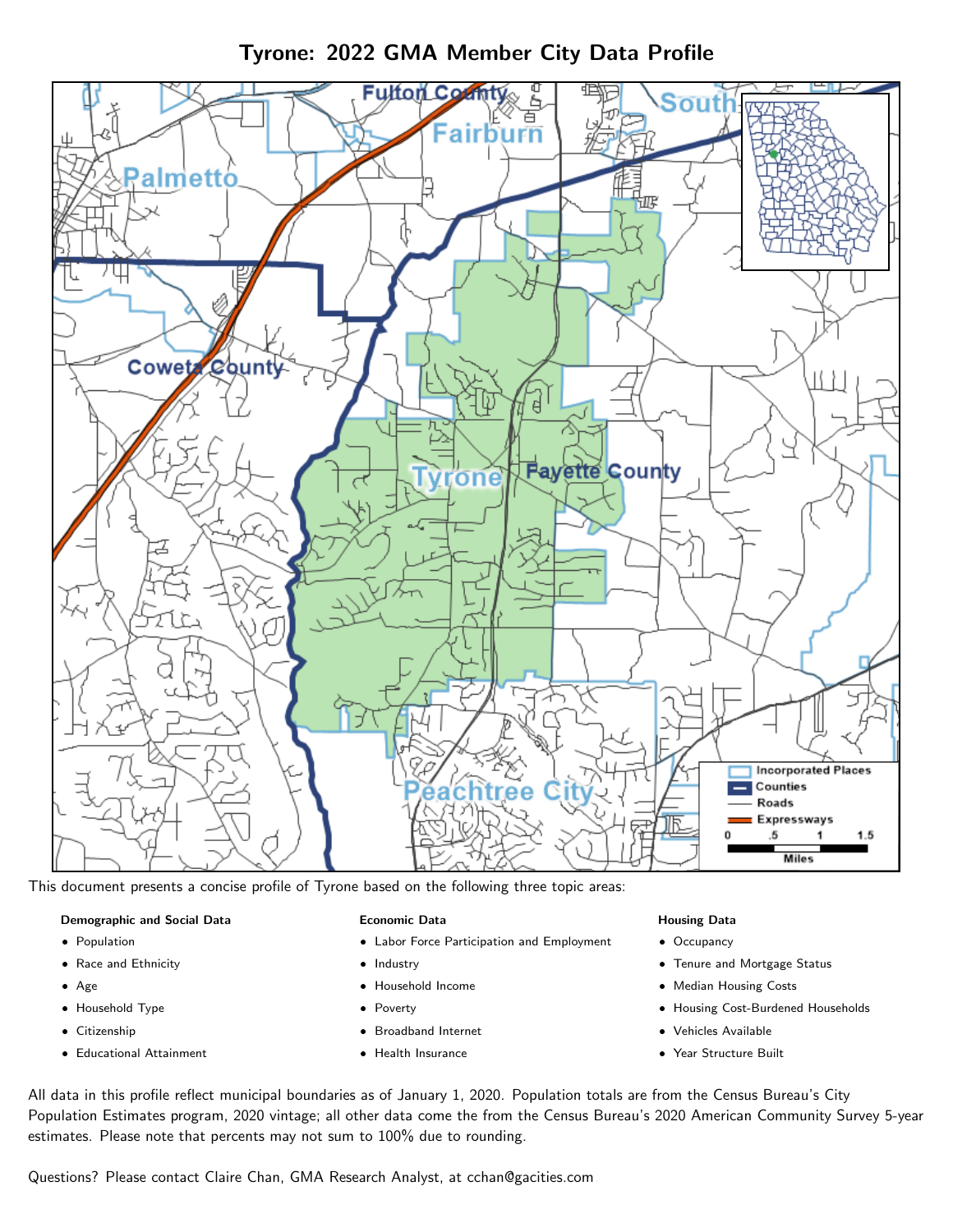# Tyrone: Demographic and Social



0% 2% 4% 6% Male <u>Contract Communication</u> Female 6% 4% 2% 85 and over 80-84 75-79 70-74 65-69 60-64 55-59 50-54 45-49 40-44 35-39 30-34 25-29 20-24 15-19  $10-14$ 5-9 Under 5

**Citizenship** 

Age



Source: American Community Survey, 2020 5-year estimates, table B05002 Source: American Community Survey, 2020 5-year estimates, table B15002

Race and Ethnicity



Source: U.S. Census Bureau, City Population Estimates, 2020 vintage Source: American Community Survey, 2020 5-year estimates, table B03002

## Household Type



Source: American Community Survey, 2020 5-year estimates, table B01001 Source: American Community Survey, 2020 5-year estimates, table B11001

#### Educational Attainment



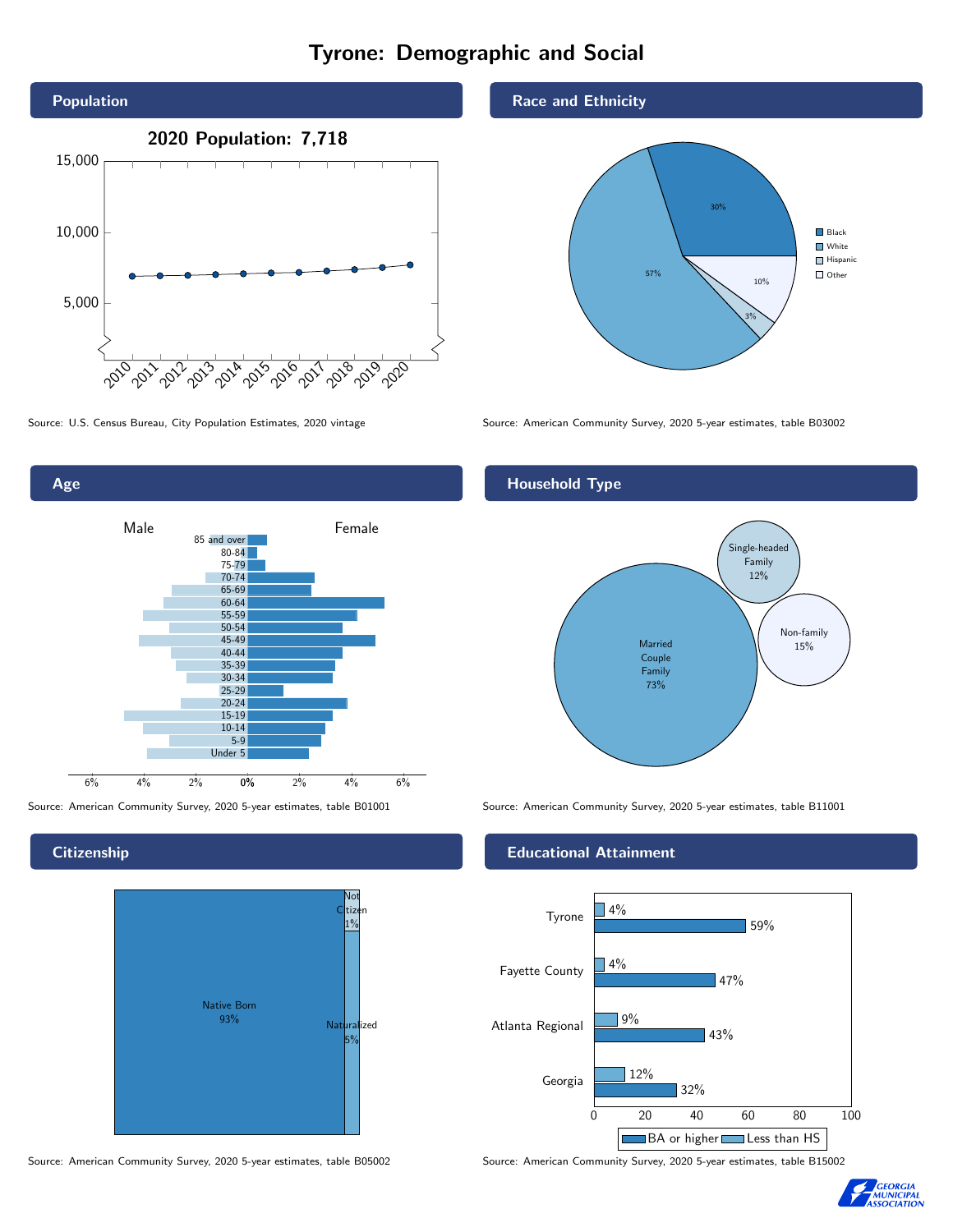# Tyrone: Economic



Source: American Community Survey, 2020 5-year estimates, table B23001 Note: Unemployment rate is based upon the civilian labor force.



Source: American Community Survey, 2020 5-year estimates, tables B19013 and B19025 Source: American Community Survey, 2020 5-year estimates, table B17010



Source: American Community Survey, 2020 5-year estimates, table B28002 Source: American Community Survey, 2020 5-year estimates, table B18135

### Industry

| Agriculture, forestry, fishing and hunting, and mining      | $1\%$ |
|-------------------------------------------------------------|-------|
| Construction                                                | 3%    |
| Manufacturing                                               | 5%    |
| <b>Wholesale Trade</b>                                      | 4%    |
| Retail Trade                                                | 9%    |
| Transportation and warehousing, and utilities               | 9%    |
| Information                                                 | $4\%$ |
| Finance and insurance, real estate, rental, leasing         | 9%    |
| Professional, scientific, mgt, administrative, waste mgt    | 11%   |
| Educational services, and health care and social assistance | 21%   |
| Arts, entertainment, recreation, accommodation, food        | 8%    |
| service                                                     |       |
| Other services, except public administration                | $7\%$ |
| Public administration                                       | 9%    |

Source: American Community Survey, 2020 5-year estimates, table C24030



#### Health Insurance





# **Poverty**